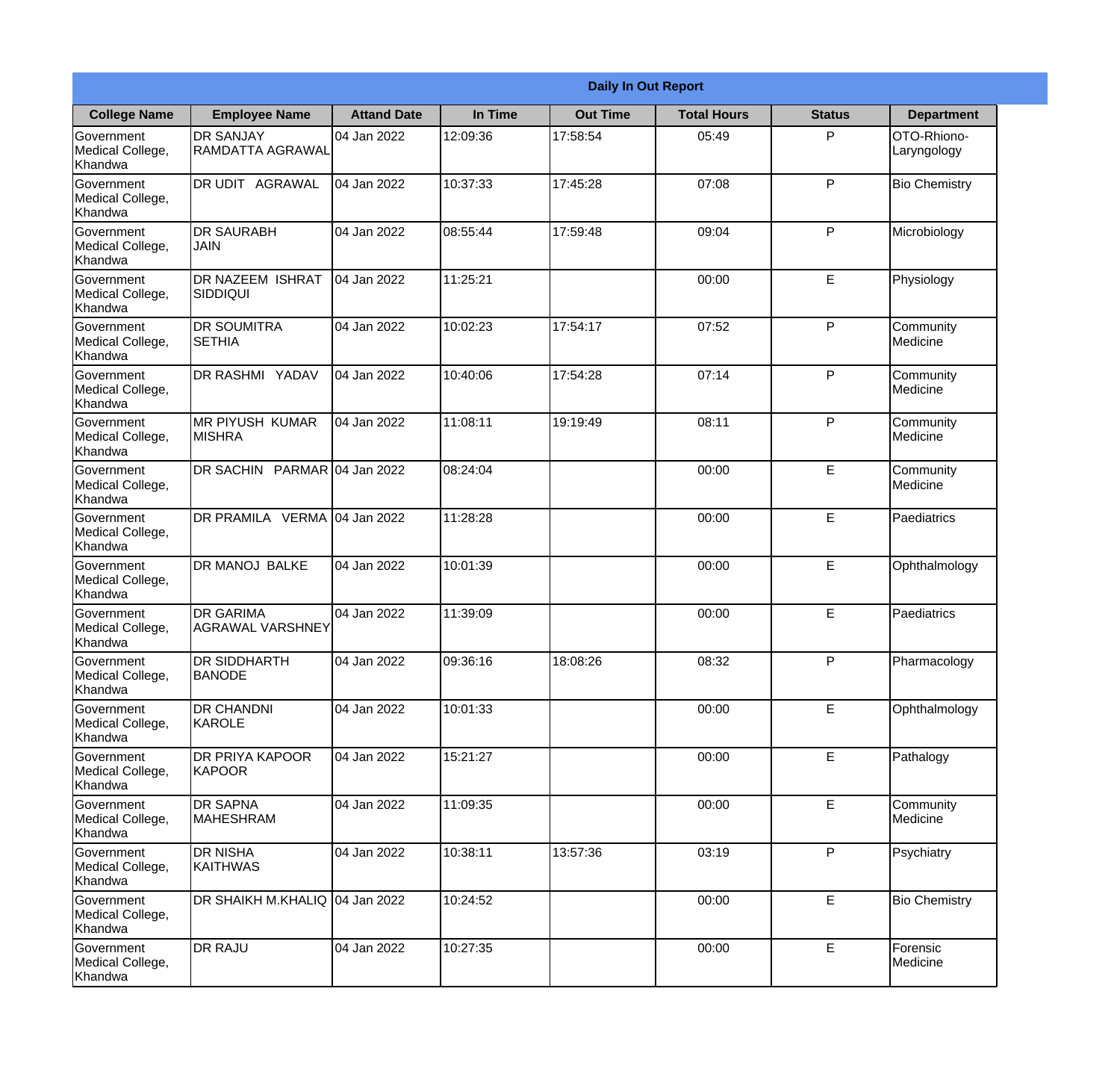| <b>Designation</b>                | Category        |
|-----------------------------------|-----------------|
| Professor                         | Clinical        |
| Associate Professor Non Clinical  |                 |
|                                   |                 |
| Associate Professor Para Clinical |                 |
|                                   |                 |
| Professor                         | Non Clinical    |
| Assistant Professor Para Clinical |                 |
|                                   |                 |
| Assistant Professor Para Clinical |                 |
| Statistician                      | Para Clinical   |
|                                   |                 |
| Assistant Professor Para Clinical |                 |
| Professor                         | <b>Clinical</b> |
|                                   |                 |
| Assistant Professor Clinical      |                 |
|                                   |                 |
| Associate Professor Clinical      |                 |
| Associate Professor Para Clinical |                 |
|                                   |                 |
| Assistant Professor Clinical      |                 |
| Demonstrator/Tutor Para Clinical  |                 |
|                                   |                 |
| Associate Professor Para Clinical |                 |
| Assistant Professor Clinical      |                 |
|                                   |                 |
| Professor                         | Non Clinical    |
|                                   |                 |
| Demonstrator/Tutor Para Clinical  |                 |
|                                   |                 |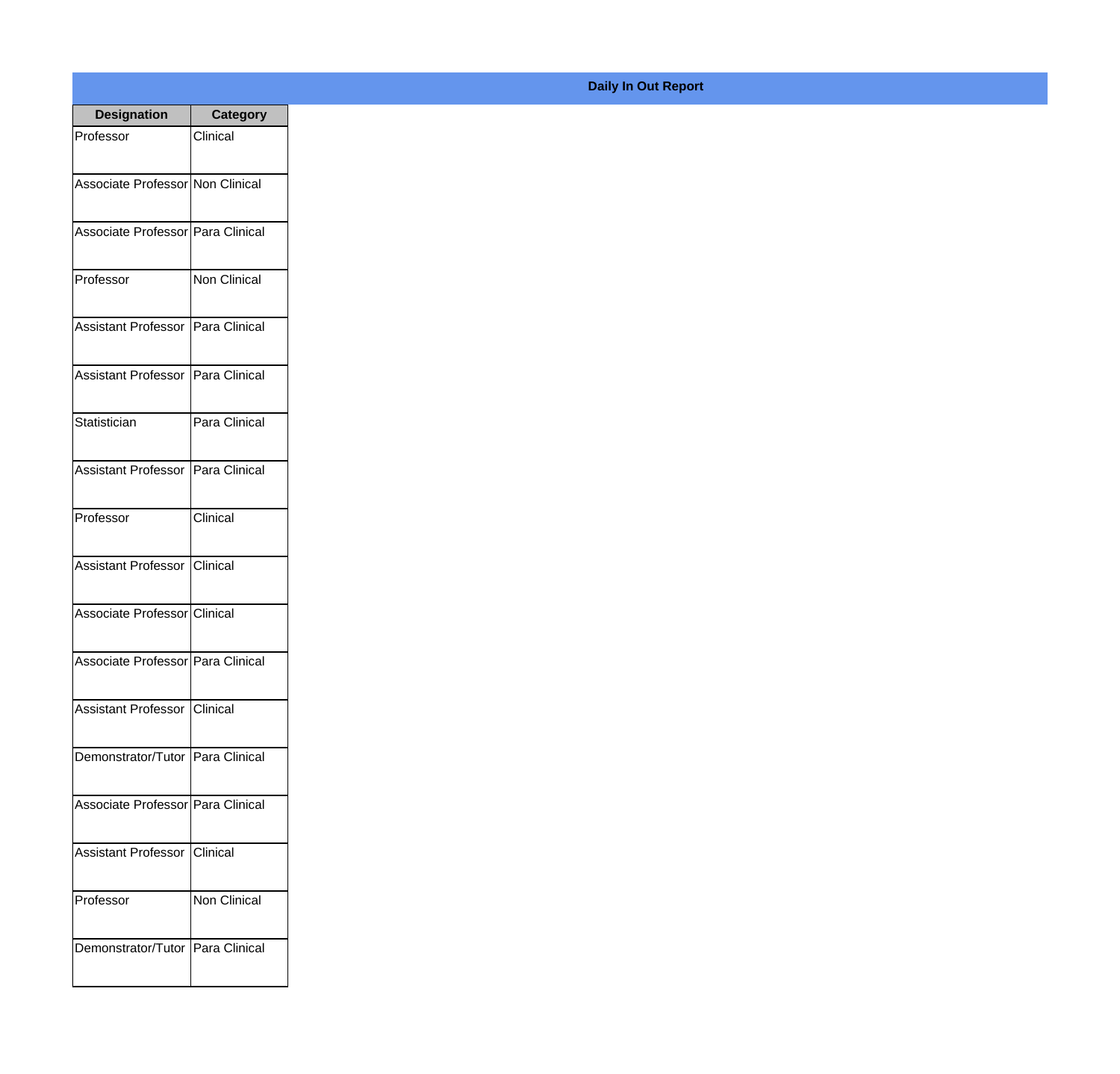|                                                  |                                                       |             |          |          | <b>Daily In Out Report</b> |   |                             |
|--------------------------------------------------|-------------------------------------------------------|-------------|----------|----------|----------------------------|---|-----------------------------|
| Government<br>Medical College,<br>Khandwa        | <b>DR ARUN KUMAR</b><br>PARGI                         | 04 Jan 2022 | 10:48:06 |          | 00:00                      | E | <b>General Surgery</b>      |
| Government<br>Medical College,<br>Khandwa        | <b>DR ASHOK</b><br><b>BHAUSAHEB NAJAN</b>             | 04 Jan 2022 | 10:08:28 |          | 00:00                      | E | Forensic<br>Medicine        |
| Government<br>Medical College,<br>Khandwa        | <b>DR NITESHKUMAR</b><br><b>KISHORILAL</b><br>RATHORE | 04 Jan 2022 | 10:19:29 | 17:45:02 | 07:26                      | P | Pharmacology                |
| <b>Government</b><br>Medical College,<br>Khandwa | <b>DR PRIYESH</b><br><b>MARSKOLE</b>                  | 04 Jan 2022 | 10:35:45 | 17:54:10 | 07:19                      | P | Community<br>Medicine       |
| Government<br>Medical College,<br>Khandwa        | <b>DR SANGEETA</b><br><b>CHINCHOLE</b>                | 04 Jan 2022 | 10:49:51 |          | 00:00                      | E | Physiology                  |
| Government<br>Medical College,<br>Khandwa        | DR NISHA MANDLOI<br>PANWAR                            | 04 Jan 2022 | 09:52:00 | 16:38:27 | 06:46                      | P | Obstetrics &<br>Gynaecology |
| Government<br>Medical College,<br>Khandwa        | <b>DR NANDINI DIXIT</b>                               | 04 Jan 2022 | 13:17:59 |          | 00:00                      | E | Paediatrics                 |
| Government<br>Medical College,<br>Khandwa        | <b>DR MUKTESHWARI</b><br><b>GUPTA</b>                 | 04 Jan 2022 | 11:36:20 | 16:17:57 | 04:41                      | P | Pharmacology                |
| Government<br>Medical College,<br>Khandwa        | <b>DR PURTI AGARWAL</b><br><b>SAINI</b>               | 04 Jan 2022 | 10:34:53 | 16:31:07 | 05:57                      | P | Pathalogy                   |
| Government<br>Medical College,<br>Khandwa        | DR YASHPAL RAY                                        | 04 Jan 2022 | 13:51:21 |          | 00:00                      | E | Anatomy                     |
| Government<br>Medical College,<br>Khandwa        | RENU WAGHMARE                                         | 04 Jan 2022 | 17:05:43 |          | 00:00                      | E | Community<br>Medicine       |